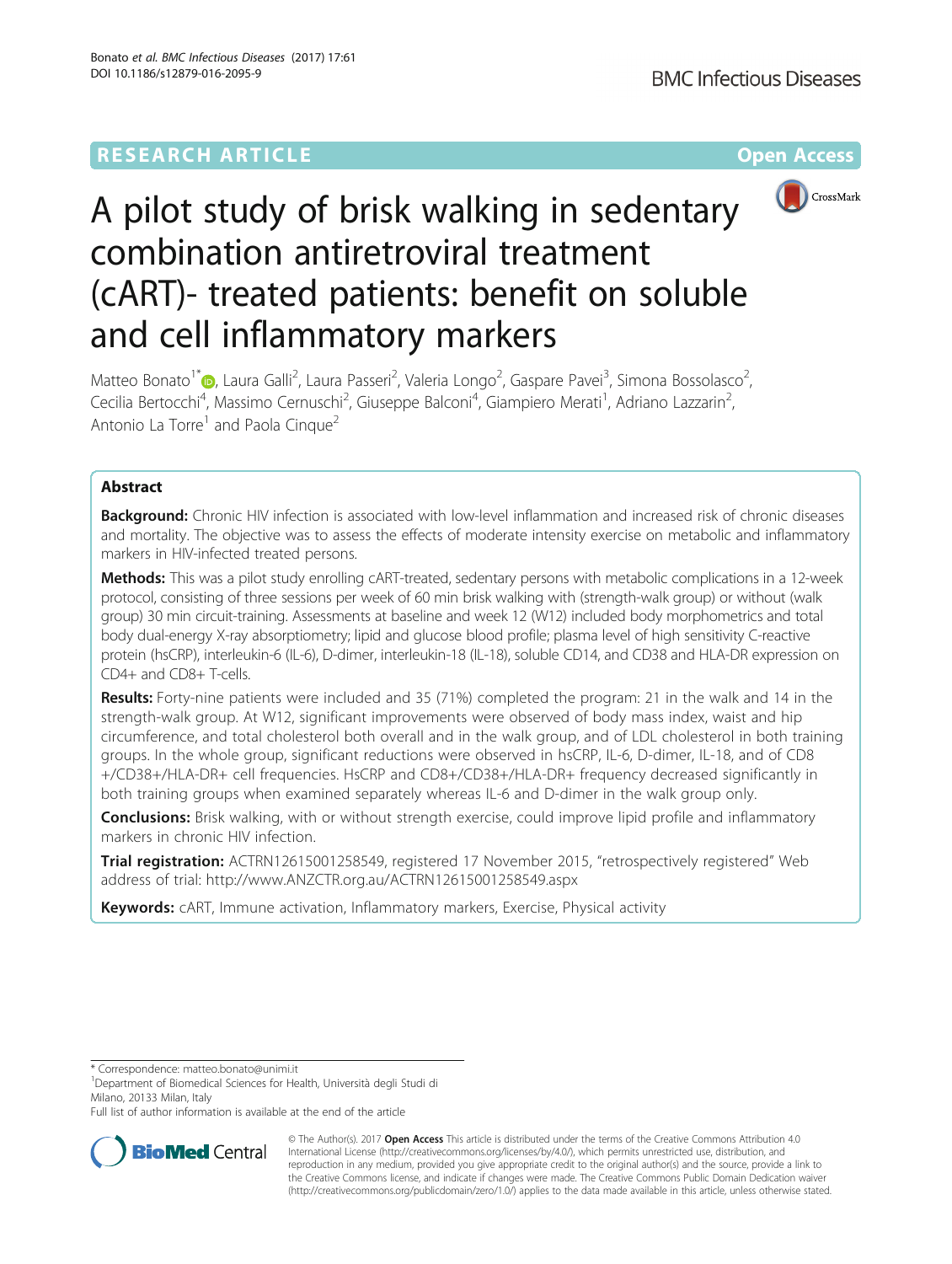## Background

Physical activity has been shown to improve the health and quality of life among people with HIV infection [\[1](#page-10-0)]. In the general population, it delays all-cause mortality and reduces the risk of cardiovascular disease (CVD), stroke, type-2 diabetes and some types of cancer [\[2\]](#page-11-0). These diseases are associated with chronic inflammation, which is characterized by activation of inflammatory signaling pathways with abnormal production of cytokines and other mediators [\[3](#page-11-0)]. Observational studies of large population cohorts have consistently shown an association between physical inactivity and low-grade systemic inflammation and interventional studies a reduction of inflammatory markers following exercise [[4](#page-11-0)].

Chronic inflammation is also a predominant feature of treated human immunodeficiency virus (HIV) infection [[5, 6](#page-11-0)]. Compared to age-matched HIV-negative subjects, persons with chronic HIV infection are at higher risk to develop non-acquired immune deficiency syndrome (AIDS) related chronic diseases [\[7\]](#page-11-0), and several studies have shown an association between chronic inflammation and higher cardiovascular risk and overall mortality [[8](#page-11-0), [9\]](#page-11-0).

We hypothesized that, like in the general population, physical exercise could decrease inflammation in HIV infection. We designed a pilot study of moderate physical activity [[2](#page-11-0)], consisting of brisk walking, with or without strength exercise, with the objective to assess its effects on metabolic parameters and inflammatory markers in treated HIV-infected persons. In addition, we assessed measures of fitness outcome and evaluated potential differences in all the measures between type of exercise, i.e., resistance only versus resistance plus strength training, and gender. More in general, we also aimed to assess feasibility of the proposed physical activity approach that could help in the design of larger controlled clinical trials.

#### Methods

### Study design

This was a 12-week pilot study, which enrolled sedentary HIV-infected patients receiving combination antiretroviral treatment (cART). Inclusion criteria were: age ≥18 years; cART for  $\geq 6$  months; sedentary lifestyle, defined as physical activity for <2 days per week for <20 min per session; either objective evidence of lipodystrophy, as established by the visiting physician (PC, SB) [\[10\]](#page-11-0), or of at least one of the Adult Treatment Panel III definition criteria of the metabolic syndrome [[11](#page-11-0)]. Exclusion criteria included any disease requiring hospitalization in the 6 weeks before enrollment; medical conditions contraindicating exercise as established by a sport medicine specialist; inability to walk at brisk pace; current substance or alcohol abuse. The study protocol was approved by San Raffaele Hospital Ethical Committee (approved on 03/03/2011, prot. N. 142/ 11) in accordance with current national and international laws and regulations governing the use of human subjects (Declaration of Helsinki II). Written informed consent was obtained from all study participants. This trial was registered retrospectively at Australian New Zealand Clinical Trials Registry (ACTRN12615001258549). This study has not been registered as a clinical trial before its initiation because, at the time it started in March 2011, it was considered exempt from registration based on the Food and Drug Administration Amendments Act (FDAAA) 801 requirements. According to those requirements, "Trials that do not include drugs, biologics, or devices (such as behavioral interventions) … are generally excluded from the registration (and results submission) requirements of FDAAA 801" [\(https://clinicaltrials.gov/ct2/manage-recs/fdaaa\)](https://clinicaltrials.gov/ct2/manage-recs/fdaaa).

#### Participant screening and protocol

Participants were recruited from the outpatient Clinic of the Department of Infectious Diseases of San Raffaele Hospital, upon invitation by the caring physician or through advertisement with posters in the Hospital and online through patients' associations websites. Potential participants were screened for eligibility by an infectious diseases specialist (SB, PC) and a sport medicine specialist (GM), after performing electrocardiogram at rest and during sub-maximal cycle ergometer test. Patients who met the above inclusion criteria and with no contraindications to exercise were offered to either join the 'walk' group, consisting of brisk walking only, or the 'strengthwalk' group, where each walking session was preceded by a strength exercise session.

Participants trained three times a week for 12 weeks. The walking sessions were performed outdoor on measured tracks in green areas in Milan in four groups of 10–15 subjects. To favour adherence to outdoor training, sessions were planned in the periods March-July, 2011 and 2012 (recruitment started on March  $4<sup>th</sup>$  2011; last follow up August  $15<sup>th</sup>$ , 2012). Each walking session consisted of 60 min at an intensity of 65–75% of maximal HR (HR<sub>max</sub>) [\[12\]](#page-11-0). Each participant was equipped with a personal HR monitor (Polar FT4, Polar Electro 2011, Kempele, Finland) with an acoustic warning if HR was below or exceeded the predetermined range, which was maintained throughout the study. Mean HR  $(HR_{mean})$  was recorded during each session, with values captured every 5 s. Strength exercise was carried out in a gym by circuit training, including crunch, lat machine, chest press, leg press, leg extension, sitting calf. Each exercise was repeated 12 times for three sets at 65% of 1-Repetition Maximum (1RM) Test. The walking session was performed outdoor following the resistance training. Professional coaches (MB, GP, ALT) supervised both strength and aerobic training sessions providing technical instruction, supervision and encouragement. Participants received generic dietary advice by the sport medicine specialist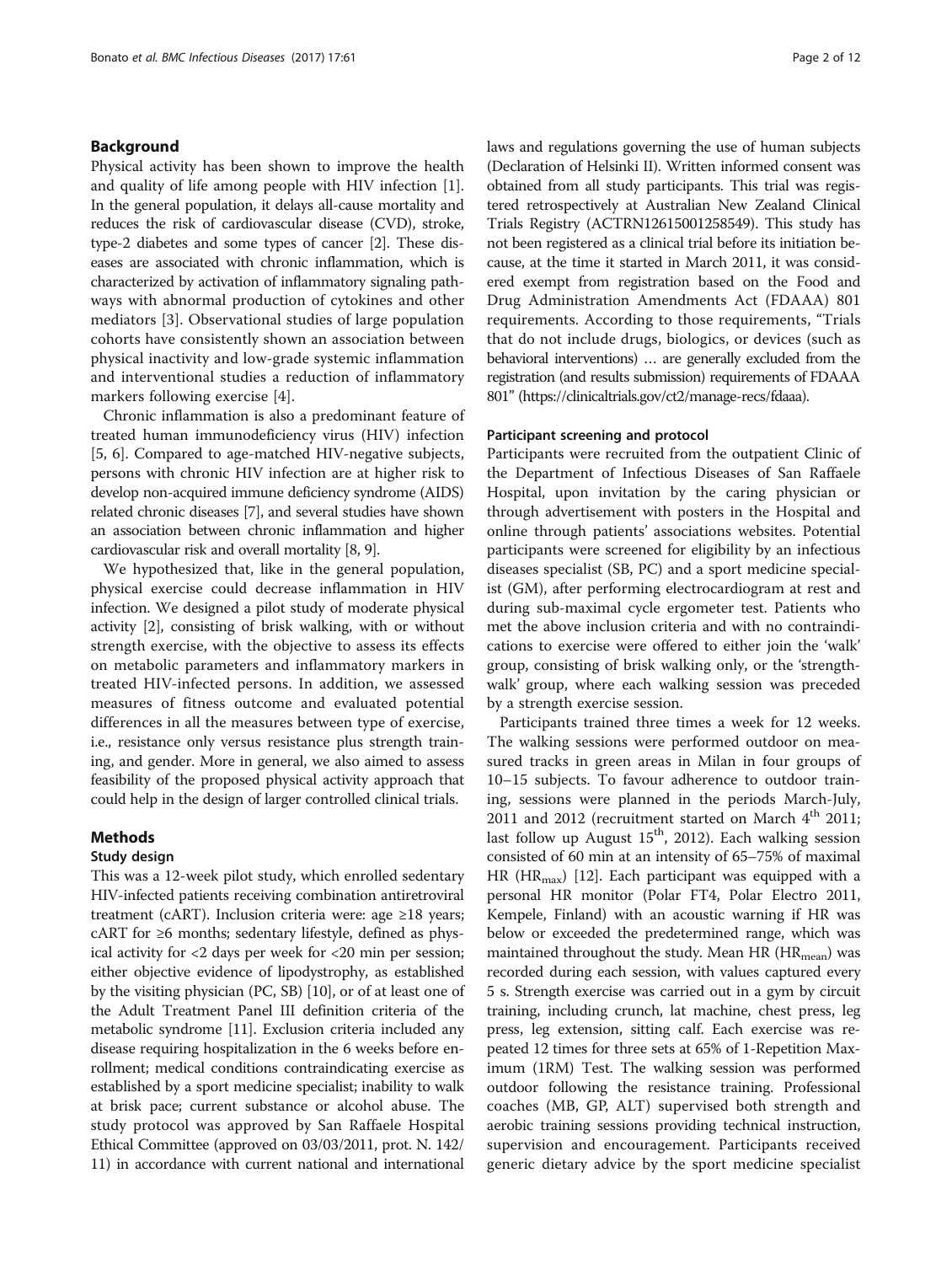involved in the program (GM), consisting of a total food intake of  $\leq 2000$  Kcal/day (corresponding to  $\leq 8374$ Kj), including 50–60% carbohydrates, 15–30% proteins and 20–30% fat. Study variables were assessed at baseline (BL) and at the end (W12) of the program. All the demographic and clinical variables were recorded at BL visit through patient interview and access to clinical records.

## Physical fitness evaluation

## 6 min walking test (6MWT)

Participants were instructed to walk as fast as possible for six minutes on a 400-m outdoor athletic track [\[13](#page-11-0)]. HR<sub>mean</sub> was recorded during the test, blood lactate concentration was assessed before and 3 min after 6MWT (Lactate ProTM, Arkray KdK, Japan), and the Rating of Perceived Exertion (RPE) [\[14\]](#page-11-0) before and at the end of 6MWT.

#### Strength measurements

1-RM test assessed the maximal load lifted in one repetition for all the strength exercises performed on weight machines, and the 30-s crunch test the number of crunches performed in 30 s.

#### Body composition

Anthropometric variables included weight, body mass index (BMI), waist, hip, and thigh circumference on dominant side. Total and % fat mass, lean mass and body mineral content (BMC) at arms, limbs, trunk and as total body was measured by dual-energy X-ray absorptiometry (DEXA) (Lunar Prodigy, version 8.8, GE Medical Systems, Madison, WI). Superficial and visceral fat was measured by ultrasonography at the periumbilical skin-point [[15](#page-11-0)].

## Laboratory analysis

#### Metabolic parameters

Blood examination for metabolic parameters included fasting total, high-density lipoprotein (HDL) and low-density lipoprotein (LDL) cholesterol, triglycerides, glucose, insulin, glycated haemoglobin (HbA1c). Based on these values, the Homeostatic Model Assessment (HOMA)-I index was also calculated.

#### Other blood examinations

Additional examinations included complete blood count and standard biochemical exams; cluster of differentiation 4 (CD4+) and cluster of differentiation 8 (CD8+) T-cell counts, HIV-1-RNA plasma level (Abbott RealTime HIV-1 assay). The Veterans Aging Cohort Study Risk (VACS) index was also calculated [[16](#page-11-0)].

## Inflammatory markers Soluble markers

Soluble biomarkers were measured in cryopreserved plasma samples, drawn at BL and W12, by commercially available enzyme-linked immunosorbent assays according to manufacturers' recommendation. These included highsensitivity C-reactive protein (hsCRP, Catalog Number DCRP00), interleukin-6 (IL-6, Catalog Number D6050) and soluble CD14 (sCD14, Catalog Number DC140) (R&D Systems, Minneapolis, MN), D-dimer (Asserachrom, Diagnostica Stago, Asnieres-Sur-Seine, France), interleukin-18 (IL-18) (Medical and Biological Laboratories, Nagoya, Japan).

#### Flow cytometry for cell-activation markers

T-cell activation was measured on cryopreserved peripheral blood mononuclear cells isolated by Ficoll-Paque gradient from EDTA-anticoagulated whole blood. After thawing and PBS-washing,  $3 \times 10^5$  cells were stained using phycoerythrin (PE)-conjugated anti-HLA-DR, PE-cyanin red 5.1-conjugated anti-CD38, Alexa Fluor 647-conjugated anti-CD3, fluorescein isothiocyanate-conjugated anti-CD4 or anti-CD8 (BD-Biosciences, San Diego, CA). CD38+ and HLA-DR+ cells were gated from the CD3+/CD4+ or CD3+/CD8+ cells on a 2-dimensional dot plot. Analyses were performed by FACSCalibur with CellQuest software (BD-Biosciences) and results reported as percentages of CD3+/CD4+ and CD3+/CD8+ T-cells expressing both HLA-DR and CD38.

For both soluble and inflammatory markers, samples were analysed in batch at the end of the study and blindly with respect to group assignment.

#### Retention in study and adherence

Participants were withdrawn from the study if they missed the exercise sessions for  $\geq 2$  consecutive weeks (corresponding to 6 sessions). Adherence to the program was defined as the proportion of sessions attended during the 12-week training period and it was calculated only among the participants who completed the study.

#### Statistical analysis

Quantitative variables were expressed as median and 25– 75% interquartiles (Q1-Q3). The Kolmogorov-Smirnov test was performed to test normality of distribution. Since many of the tested variables were not normally distributed, nonparametric tests were used. Changes between BL and W12 were assessed by Wilcoxon matched-pairs signed rank test, BL values and % change differences between groups by Mann–Whitney test, and correlations of continuous variables by the Spearman's test. Statistical analysis was performed using Graph Pad Prism Software, version 6.0 for Macintosh (Graph Pad Software, San Diego, CA). Level of significance was set at 0.05.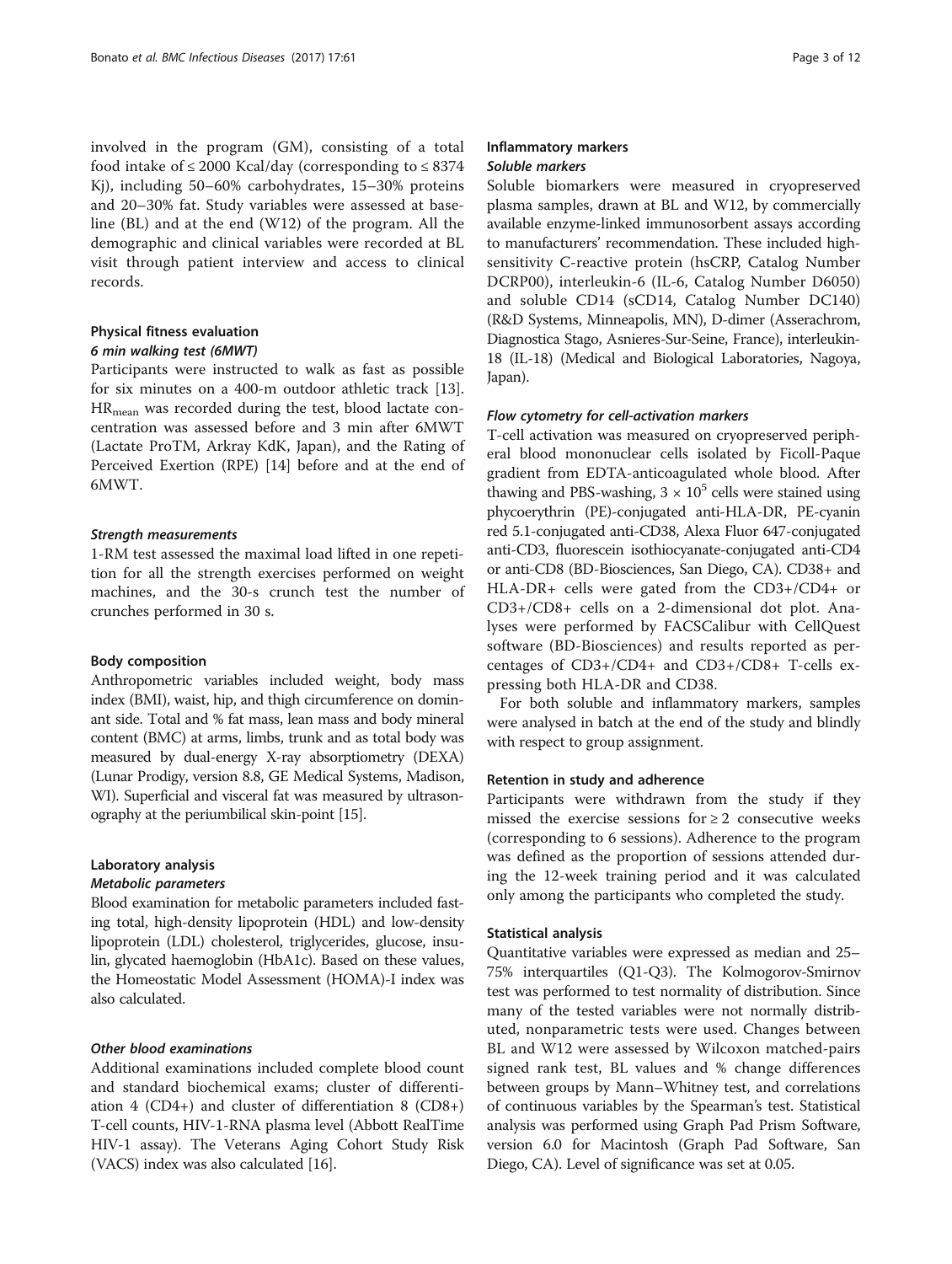#### Results

#### Patient disposition and baseline characteristics

Fifty-nine patients underwent a screening visit and 49 were eligible: 29 joined the walk group and 20 the strength-walk group. Fourteen subjects (29%) dropped out and were not included in the analyses (Fig. 1). Thirty-five subjects were evaluated at W12, including 21 in the walk group and 14 in the strength-walk group.

Of 59 screened patients, 49 were eligible for the study. Non eligibility was due to ambulatory or orthopedic problems, doing exercise > 2 times a week (2 subjects each), not on ART, cardiovascular disease, chemotherapy for lymphoma, renal failure, liver cirrhosis with esophageal varices, severe psychiatric problems (1 subject each). Thirty-five patients completed the study while 14 dropped-out after a median of 5 weeks (range, 2–7). Reasons for drop-out were inability to handle family or work commitments (walk group,  $n = 5$ ; strength-walk group,  $n = 5$ ), medical problems unrelated to the study (walk group,  $n = 2$ ; strength-walk group,  $n = 1$ ), exercise perceived as "too hard" (walk group,  $n = 1$ ).

BL patients' characteristics are shown in Table [1](#page-4-0). Except for gender, there was no difference between the two training subgroups in demographic and clinical variables. Because all women trained in the walking group, postexercise changes were also analysed according to gender within the walk group.

#### Physical fitness

#### Performance during the training sessions

Median overall adherence to the sessions was 67% (dropout subjects were not considered). Participants walked a median distance of 122 km in 12 weeks (5040 m each session) at a median exertion of 66%  $HR_{max}$  (Table [2\)](#page-5-0). Participants in the strength-walk group walked longer distances than those in the walk group, both in each session and as a total. No different performances were observed between women and men within the walk group (see Additional file [1](#page-9-0): Table S1).

#### 6MWT

At W12 6MWT, participants walked for a significantly longer distance compared to BL both in the overall sample and in the two subgroups, in parallel with significant increases of  $HR_{\text{mean}}$ ,  $HR_{\text{max}}$  and delta lactate (Table [3](#page-5-0)). The distance improvement from BL did not differ between subgroups and between women and men (Additional file [2:](#page-10-0) Table S2). Overall, better distance improvement correlated with higher adherence  $(r = 0.580; p = 0.0003)$ and longer walked distance  $(r = 0.555; p = 0.0005)$  during the 12 weeks of training (Spearman's correlation.

#### 1-RM and 30-s crunch tests

In the strength-walk group, training was followed by significant improvement of performance for all strength exercises (Additional file [3:](#page-10-0) Table S3).

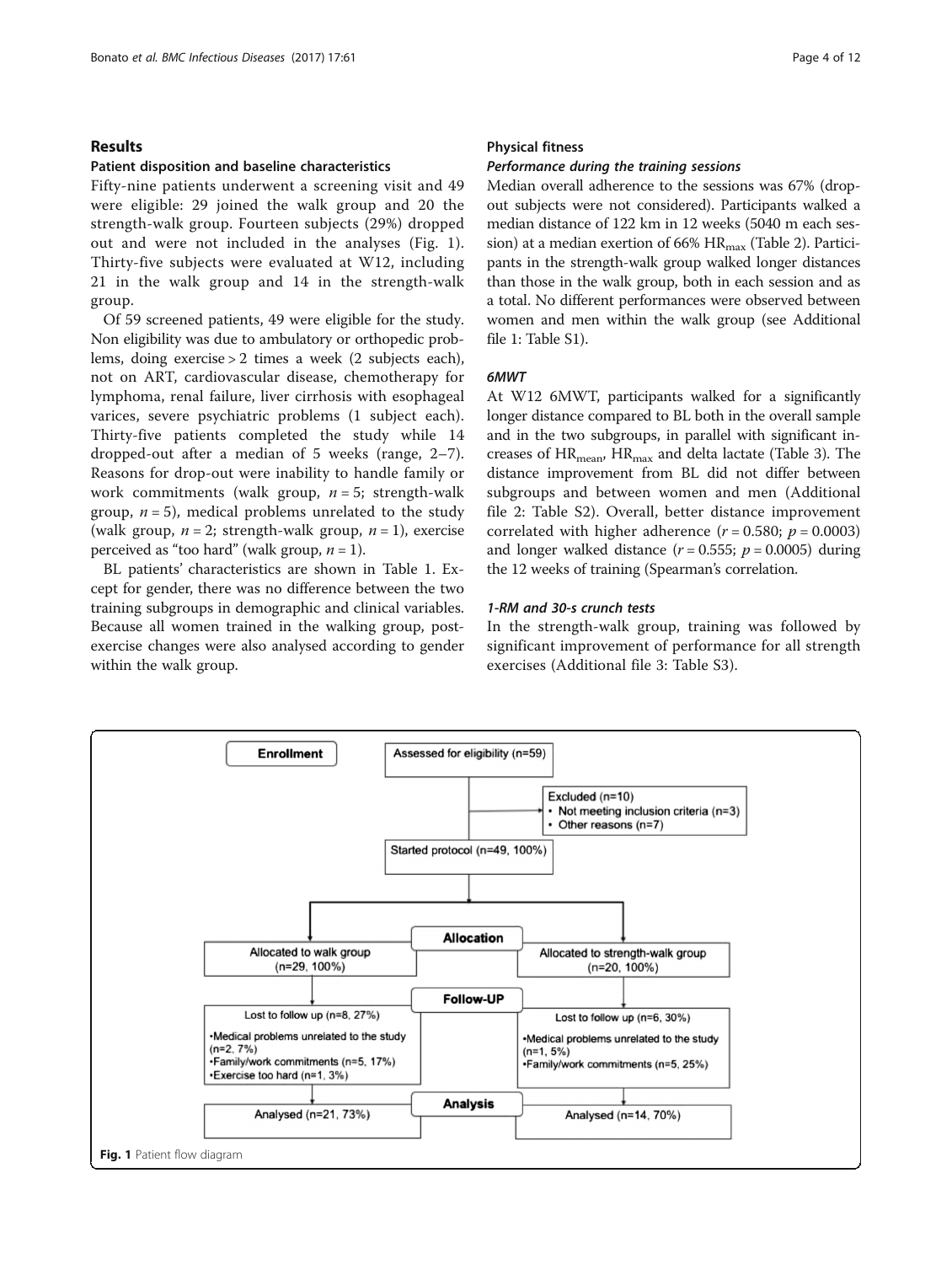|                                                  | All $(n = 35)$   | Walk $(n = 21)$  | Strength-Walk ( $n = 14$ ) |
|--------------------------------------------------|------------------|------------------|----------------------------|
| Demographic and general characteristics          |                  |                  |                            |
| Male gender <sup>a</sup>                         | 26 (74%)         | $12(57%)^a$      | 14 (100%) <sup>a</sup>     |
| Age (years, median, Q1-Q3)                       | 48 (44-54)       | 48 (43-54)       | 49 (44-54)                 |
| Caucasian race                                   | 35 (100%)        | 21 (100%)        | 14 (100%)                  |
| BMI (Kg/m <sup>2</sup> )                         | 25.6 (22.2-27.2) | 25.3 (21.6-27.5) | 25.8 (24.1-26.9)           |
| Risk Group                                       |                  |                  |                            |
| Ex-intravenous drug users                        | 8 (23%)          | 7 (33%)          | 1(7%)                      |
| Men-having-sex-with-men                          | 21 (57%)         | 7 (33%)          | 13 (93%)                   |
| Heterosexual infection                           | 6 (17%)          | 6(29%)           | 0                          |
| Vertical infection                               | 1(3%)            | 1(5%)            | 0                          |
| HIV infection variables                          |                  |                  |                            |
| Previous AIDS-defining events                    | 9(25%)           | 7 (33%)          | 2(14%)                     |
| Nadir CD4+ T-cells/µL (median, Q1-Q3)            | 94 (37-197)      | 80 (34-140)      | 188 (77-258)               |
| Current CD4+ T-cells/µL (median, Q1-Q3)          | 577 (406-726)    | 485 (374-686)    | 624 (527-740)              |
| $VL < 40$ c/mL                                   | 34 (97%)         | 21 (100%)        | 13 (93%)                   |
| Hepatitis C virus coinfection                    | 4 (11%)          | 4 (19%)          | $\overline{0}$             |
| VACS Index                                       | $12(5-19)$       | $16(6-24)$       | $9(0-12)$                  |
| Smoking and Treatments                           |                  |                  |                            |
| Smokers                                          | 8 (23%)          | 6 (29%)          | 2(14%)                     |
| 2NRTI + Protease inhibitor                       | 14 (40%)         | 7 (33%)          | 7 (50%)                    |
| 2NRTI + NNRTI                                    | 11 (31%)         | 7 (33%)          | 4 (29%)                    |
| Other ART regimens                               | 10 (28%)         | 7 (33%)          | 3(21%)                     |
| Beta blockers <sup>b</sup>                       | 6 (17%)          | 5(24%)           | 1(7%)                      |
| Other anti-hypertensive drugsb                   | 5(14%)           | 2(10%)           | 3 (21%)                    |
| Statinsb                                         | 10 (29%)         | 4 (19%)          | 6 (42%)                    |
| Fibratesb                                        | 2(6%)            | $\mathbf 0$      | 2(14%)                     |
| Inclusion Criteria                               |                  |                  |                            |
| Lipodystrophy                                    | 35 (100%)        | 21 (100%)        | 14 (100%)                  |
| $\geq$ 1 metabolic syndrome criterion            | 32 (91%)         | 19 (90%)         | 13 (93%)                   |
| Blood triglycerides ≥150 mg/dL                   | 14 (40%)         | 8 (38%)          | 6 (42%)                    |
| Blood HDL-C $\leq$ 40 (m) or $\leq$ 50 (w) mg/dL | 12 (34%)         | 9(43%)           | 3(21%)                     |
| Blood glucose ≥110 mg/dL                         | 1(3%)            | $\mathbf 0$      | 1(7%)                      |
| Waist $\geq$ 102 (m) or $\geq$ 88 (w) cm         | 10 (28%)         | 8 (38%)          | 2 (14%)                    |
| SBP ≥150 or DBP ≥85 mmHg                         | 12 (34%)         | 7 (33%)          | 5 (36%)                    |

<span id="page-4-0"></span>Table 1 Baseline characteristics of the 35 participants who completed the study

Values are expressed as number of patients (%) where no otherwise indicated

<sup>a</sup>Walk vs. strength-walk,  $p = 0.005$ <br>bChronic treatment, with no chan

<sup>b</sup>Chronic treatment, with no changes during the training period or the 6 weeks before training

VACS Veterans Ageing Cohort Study, NRTI nucleoside reverse transcriptase inhibitors, NNRTI non-nucleoside reverse transcriptase inhibitors, m men, w women, SBP systolic blood pressure, DBP, diastolic blood pressure

#### Body composition

Significant reductions were observed of weight, BMI and waist and hip circumference in the whole group. Weight, BMI reduction and waist circumference reductions were maintained in the walk group only (Table [4](#page-6-0)). However, changes of these parameters from BL did not differ between the two training groups.

No significant changes were observed by DEXA of fat and lean mass or BMC, or of superficial, visceral or total fat by ultrasonography (Table [4](#page-6-0), Additional file [4](#page-10-0): Table S4). Within the walk group, none of the above parameters was significantly reduced when women and men were analysed separately (Additional file [5](#page-10-0): Table S5).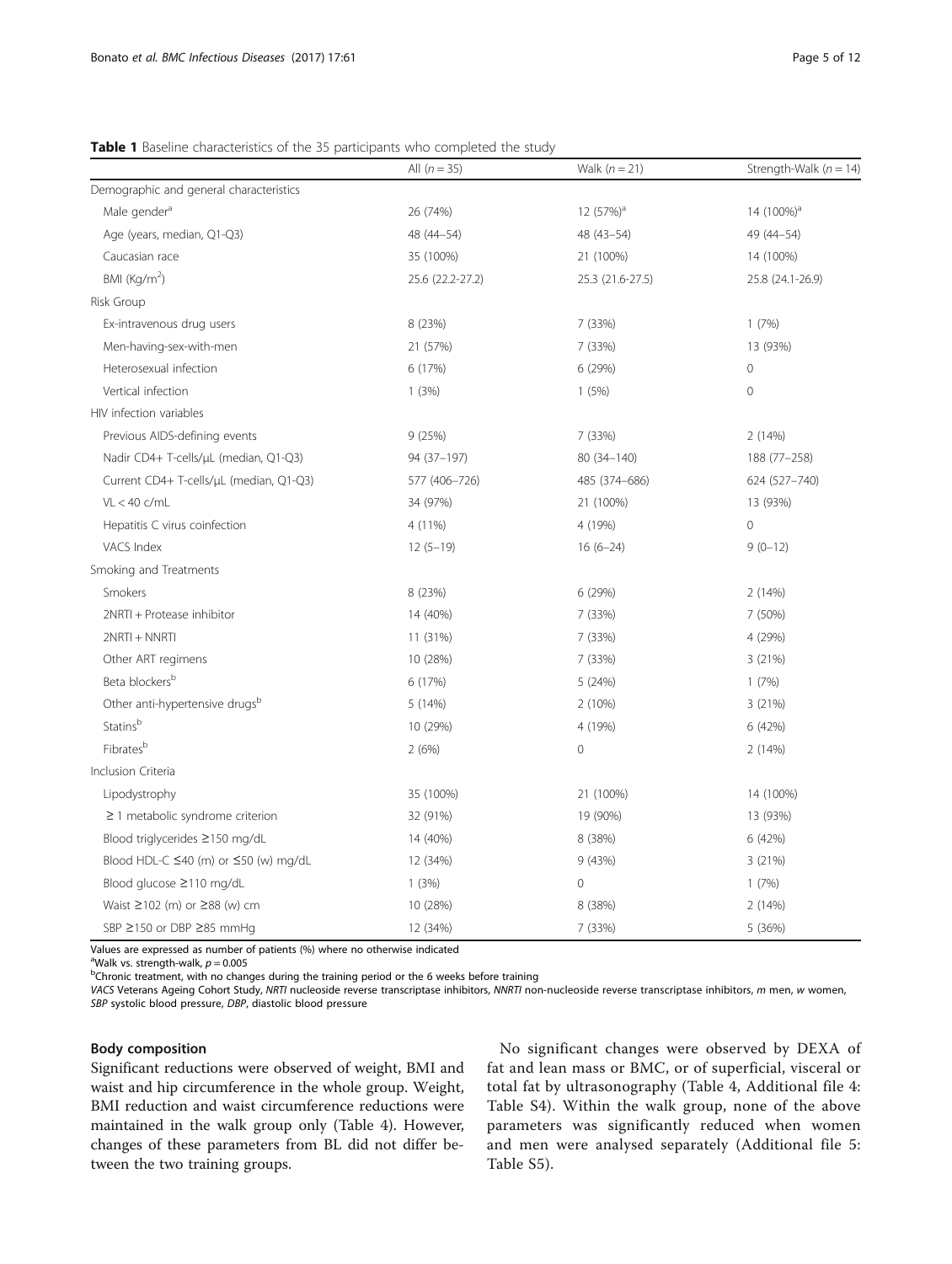#### <span id="page-5-0"></span>Table 2 Participants performance during the 12 weeks of training

|                                                     | All                    | Walk                          | Strength-walk                 |
|-----------------------------------------------------|------------------------|-------------------------------|-------------------------------|
| Adherence (%)                                       | $67(58-75)$            | $61(56 - 72)$                 | 69 (63-79)                    |
| Total walked distance (Km)                          | 122 (84-146)           | $105^{\circ}$ (73-139)        | $136^c$ (121-155)             |
| Total energy expenditure (KJ/Kg) <sup>a</sup>       | 298.18 (205.31-356.84) | 248.84 (173.00-329.84)        | 344.67 (306.65-392.82)        |
| Walked distance/session (m)                         | 5040 (4380-5500)       | 4740 <sup>d</sup> (3535-5390) | 5330 <sup>d</sup> (4980-5700) |
| Energy expenditure per session (KJ/Kg) <sup>a</sup> | 12.32 (10.10-14.28)    | 11.23 (8.01-13.77)            | 13.51 (12.09-15.25)           |
| $HR_{mean}$ (% of $HR_{max}$ ) <sup>b</sup>         | $66(62 - 75)$          | 66 (58-73)                    | $70(63 - 86)$                 |

Values as expressed as median (Q1-Q3). W12 values were compared to BL values by the Wilcoxon matched-pairs signed rank test

<sup>a</sup>Calculation was based on the U shape relationship between walking metabolic cost and speed [[43](#page-11-0)]<br><sup>b</sup>The modian HP

<sup>b</sup>The median HR<sub>mean</sub> value was calculated for each participant through all her/his walking sessions, to derive the median HR<sub>mean</sub> value of all participants 'Walk vs. strength-walk group,  $p = 0.029$  (Mann-Whitney test)

<sup>d</sup>Walk vs. strength-walk group,  $p = 0.027$  (Mann–Whitney test)

No significant differences were observed between the two training groups for adherence, total and per session energy expenditure, and HR<sub>mean</sub> HR heart rate

#### Laboratory examinations

At W12, significant reductions were observed of total and LDL cholesterol values in the whole sample. Both were also decreased in the walk group, and LDL cholesterol in the strength-walk group (Table [5\)](#page-7-0). Changes from BL did not differ between groups. Within the walk group, cholesterol improvement was observed in men but not in women (see Additional file [5](#page-10-0): Table S5).

Among 25 statin-untreated patients, total, LDL, and also HDL cholesterol improved significantly both in the overall sample and in the walk group, and both total and LDL cholesterol were decreased in the strength-walk group (Additional file [6](#page-10-0): Table S6).

No significant changes were observed of the other laboratory variables (Table [5,](#page-7-0) Additional file [4](#page-10-0): Table S4).

#### Inflammatory markers

Soluble and cell inflammatory markers were examined in a total of 25 and 16 patients, respectively.

Overall, significant reductions were observed of hsCRP, IL-6, D-dimer and IL-18, but not of sCD14, and of CD8+/CD38+/HLA-DR+, but not CD4+/CD38+/HLA-DR+ cell frequencies (Fig. [2\)](#page-7-0). HsCRP and CD8+/CD38+/ HLA-DR+ frequency decreased significantly in both training groups, and IL-6 and D-dimer in the walk group only. Subjects with D-dimer concentration above the reference value of 250 ng/mL were 15 of 25 (60%) at BL and 8 of 25 (32%) after exercise ( $p = 0.047$ , Chi-square test). Subjects with hsCRP above 2 mg/L, i.e., the value considered to confer higher risk for cardiovascular disease in the general population, were 13 of 25 (52%) at BL and 8 of 25 (32%) after 12 week of exercise  $(p = n.s.).$ 

Changes from BL did not differ between training groups. Within the walk group, significant reductions of IL-6 and D-dimer were observed in women and of hsCRP in men (Additional file [7](#page-10-0): Table S7).

Twenty-five patients were evaluated for soluble markers (walk,  $n = 15$ ; strength-walk,  $n = 10$ ), and 16 for cell markers (walk,  $n = 10$ ; strength-walk,  $n = 6$ ).

For each group, first and second columns represent values at BL and W12, respectively. Horizontal bars indicate median and Q1-Q3 values ( $P < 0.05$ ;  $*P < 0.01$ ; \*\*\*\* $P < 0.0001$ ).

HsCRP, high sensitivity C-reactive protein; IL-6, interleukin-6; IL-8, interleukin-18; sCD14, soluble CD14.

We neither observed significant intercorrelations between changes of inflammatory markers, nor between inflammatory markers and other variables changes.

**Table 3** Physical fitness values at baseline (BL) and week-12 (W12)

|                                       | All            |                |          | Walk           |                |          | Strength-Walk  |                |          |
|---------------------------------------|----------------|----------------|----------|----------------|----------------|----------|----------------|----------------|----------|
|                                       | BL             | W12            | p        | BL             | W12            | p        | BL             | W12            |          |
| 6 min Walking Test                    |                |                |          |                |                |          |                |                |          |
| Distance (m)                          | 642 (605-715)  | 730 (695-830)  | < 0.0001 | 620 (590-701)  | 700 (660-807)  | < 0.0001 | 684 (634–724)  | 792 (714-850)  | < 0.0001 |
| $HR_{mean}$ (bpm)                     | 119 (107–132)  | 137 (116–152)  | < 0.0001 | 118 (107-135)  | 128 (116-154)  | 0.0003   | 121 (107-133)  | 138 (116-153)  | 0.004    |
| $HR_{mean}$ (% $HR_{max}$ )           | $69(63 - 75)$  | 73 (63-75)     | < 0.0001 | $69(59 - 75)$  | $71(63-83)$    | < 0.0001 | $69(63 - 75)$  | 75 (68-79)     | 0.0005   |
| $\Delta$ [La <sup>--</sup> ] (mmol/L) | $0.9(0.2-2.2)$ | $1.9(0.5-4.1)$ | n.s.     | $0.8(0.0-2.3)$ | $1.2(0.5-2.6)$ | n.S.     | $1.0(0.6-2.1)$ | $3.3(0.7-4.5)$ | n.s.     |
| $\Delta$ RPE                          | $1.0(0-1)$     | $0.5(0-2)$     | n.s.     | $0.5(0.0-2.0)$ | $0.5(0.0-0.2)$ | n.s.     | $1.0(0.0-1.0)$ | $0.5(0.2-2.0)$ | n.s.     |
|                                       |                |                |          |                |                |          |                |                |          |

Values are expressed as median (Q1-Q3). W12 values were compared to BL values by the Wilcoxon matched-pairs signed rank test

HR heart rate, Δ[La<sup>−</sup> ] difference in lactate blood concentration between before and after 6MWT, Δ RPE difference in Rate of Perceived Exertion between before and after 6MWT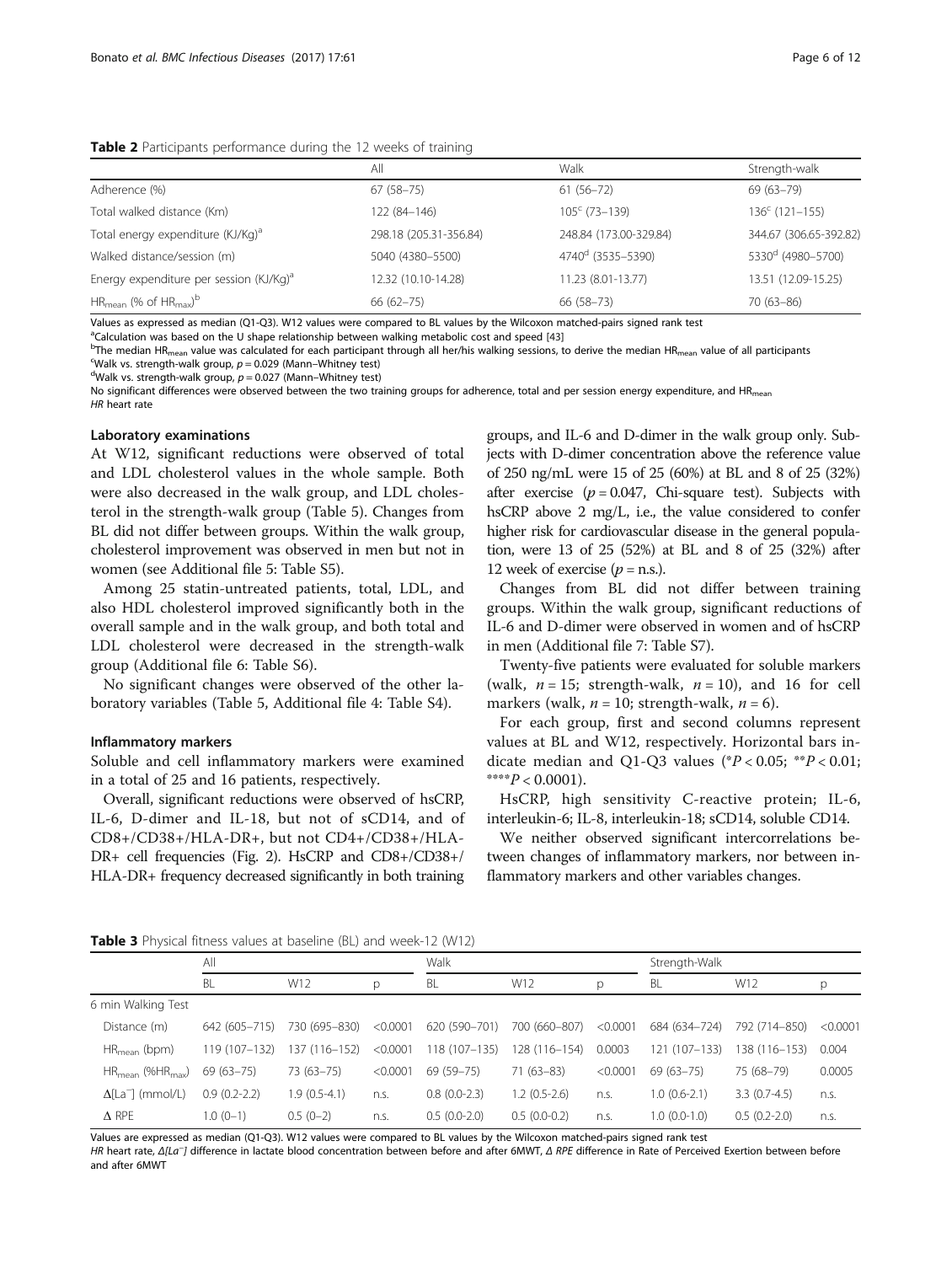<span id="page-6-0"></span>

|                                                                                                                                                                                                                                                | $\overline{a}$      |                                      |          | Walk                |                     |        | Strength-Walk       |                     |          |
|------------------------------------------------------------------------------------------------------------------------------------------------------------------------------------------------------------------------------------------------|---------------------|--------------------------------------|----------|---------------------|---------------------|--------|---------------------|---------------------|----------|
|                                                                                                                                                                                                                                                | $\overline{\alpha}$ | W12                                  | $\Omega$ | 黃                   | W12                 | Ω      | ಹ                   | W12                 | $\Omega$ |
| Anthropometrics                                                                                                                                                                                                                                |                     |                                      |          |                     |                     |        |                     |                     |          |
| Weight (kg)                                                                                                                                                                                                                                    | 75.0 (65.0-79.0)    | 725 (63.3-77.8)                      | 0.0003   | 74.0 (62.0-78.5)    | $71.0(60 - 77)$     | 0.0001 | 76.0 (71.0-81.0)    | 75.0 (71.5-79.5)    | C.S.     |
| BMI (kg/m <sup>2</sup> )                                                                                                                                                                                                                       | 25.6 (22.2-27.2)    | 25.0 (21.5 -26.9)                    | 0.004    | 25.3 (21.6-27.5)    | 24.9 (21.2-27.0)    | 0.001  | 25.8 (24.1-26.9)    | 25.0 (23.9-27.0)    | C.S.     |
| Waist Circumference (cm)                                                                                                                                                                                                                       | 93 (86-102)         | 92 (84-99)                           | 0.050    | 93 (82-102)         | 92 (83-100)         | 0.046  | 94 (88-100)         | 92 (88-98)          | C.       |
| Hip Circumference (cm)                                                                                                                                                                                                                         | 95 (91-99)          | 94 (90-98)                           | 0.040    | 97 (92-100)         | 95 (90-100)         | Σ.     | 92 (91-99)          | 92 (89-97)          | C.S      |
| Leg Circumference (cm)                                                                                                                                                                                                                         | 53 (49-57)          | 53 (49-56)                           | n.S.     | 53 (47-56)          | 52 (48-55)          | C.     | 53 (51-58)          | 53 (50-57)          | ΩŚ.      |
| Waist-to-hip ratio                                                                                                                                                                                                                             | 0.98 (0.92-0.95)    | $(0.95 - 1.03)$<br>0.98 <sub>0</sub> | n.s.     | 0.96 (0.90-0.93)    | $0.96(0.93 - 1.00)$ | C.     | 1.03 (1.01-1.03)    | $1.02(1.00-1.05)$   | n.S.     |
| DEXA                                                                                                                                                                                                                                           |                     |                                      |          |                     |                     |        |                     |                     |          |
| Total Fat (Kg)                                                                                                                                                                                                                                 | 17.74 (12.52-22.85) | $(9.28 - 22.41)$<br>17.66            | n.S.     | 20.73 (10.07-27.79) | 21.48 (9.44-28.94)  | n.s.   | 17.58 (16.16-19.19) | 17.52 (10.20-18.38) | C.       |
| Total Lean (Kg)                                                                                                                                                                                                                                | 50.88 (47.06-58.23) | $(46.38 - 57.90)$<br>52.64           | n.S.     | 49.52 (38.27-57.55) | 48.43 (38.19-57.25) | n.s.   | 58.22 (50.86-58.24) | 57.84 (52.66-59.93) | C.       |
| Total BMC (Kg)                                                                                                                                                                                                                                 | 2.60 (2.38-2 95)    | 2.59 (2.35-2.93)                     | n.s.     | 2.49 (2.01-2.91)    | 2.55 (2.30-2.91)    | C.     | 2.82 (2.51-3.08)    | 2.85 (2.48-3.02)    | ΩŚ.      |
| Total BMD                                                                                                                                                                                                                                      | 1.15 (1.06-1.21)    | $1.15(1.06 - 1.22)$                  | ΩŚ.      | $1.14(1.05-1.2)$    | 1.13 (1.03-1.21)    | C.     | $1.20(1.13 - 1.20)$ | 1.19 (1.07-1.23)    | C.S.     |
| Total Fat (%)                                                                                                                                                                                                                                  | 25.6 (21.5-33.3)    | 25.8 (16.7-32.2)                     | n.S.     | 28.1 (20.1-37.4)    | 26.9 (16.7-37.2)    | n.S.   | 24.0 (22.3-27.1)    | 23.2 (16.5-26.4)    | ΠŚ.      |
| Values are expressed as median (Q1-Q3). W12 values were compared to BL values by the Wilcoxon matched-pairs signed rank test<br>BMI body mass index, DEXA Dual-energy X-ray absorptiometry, BMC body mineral content, BMD bone mineral density |                     |                                      |          |                     |                     |        |                     |                     |          |

Table 4 Body composition values at baseline (BL) and week-12 (W12) Table 4 Body composition values at baseline (BL) and week-12 (W12)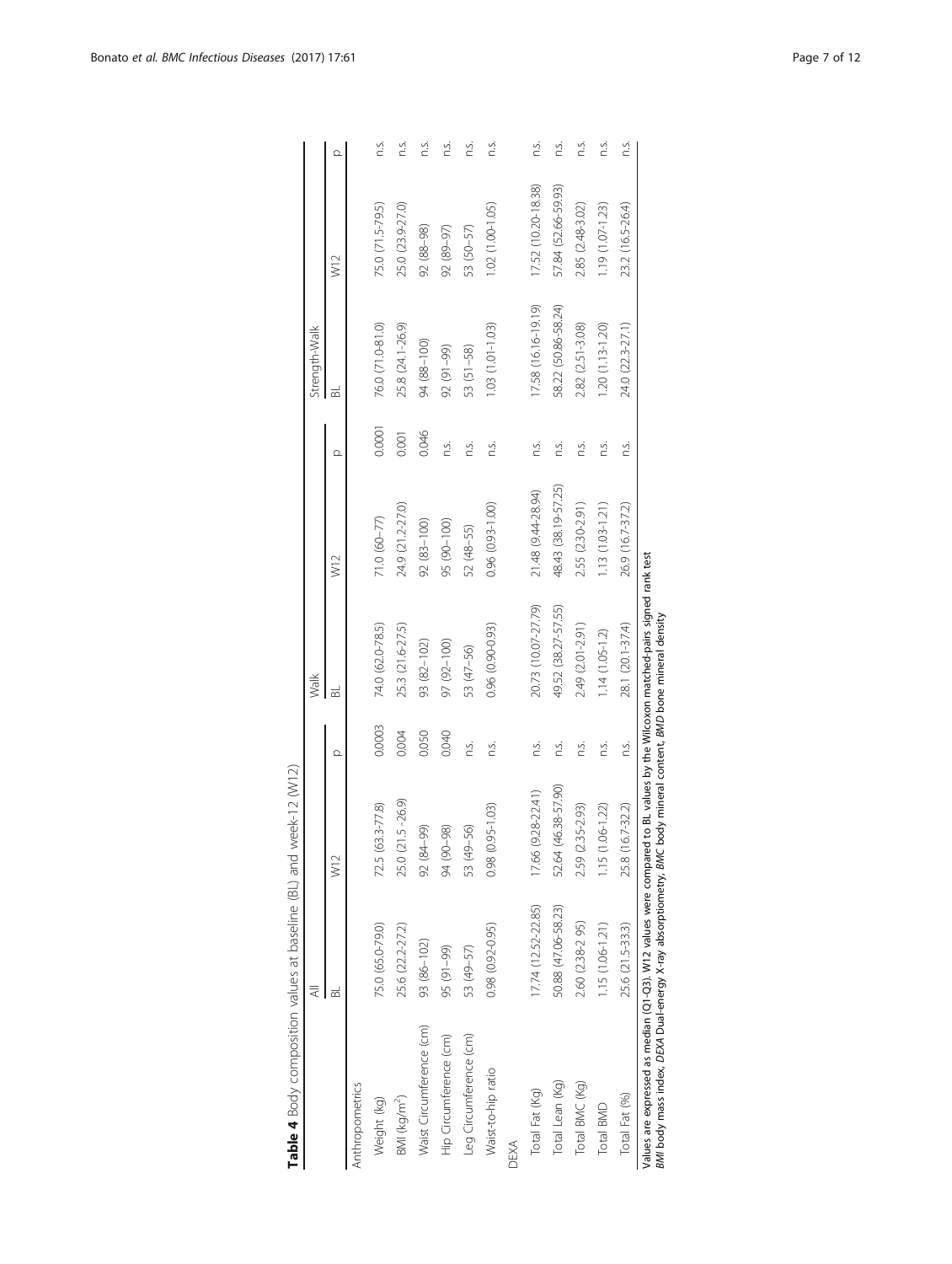<span id="page-7-0"></span>**Table 5** Laboratory values at baseline (BL) and week-12 (W12)

|                           | All             |                 |              | Walk            |                 |       | Strength-Walk   |                 |       |
|---------------------------|-----------------|-----------------|--------------|-----------------|-----------------|-------|-----------------|-----------------|-------|
|                           | <b>BL</b>       | W12             | <sub>D</sub> | <b>BL</b>       | W12             | p     | BL              | W12             | p     |
| Total Cholesterol (mg/dL) | 196 (163–236)   | 186 (162–215)   | 0.018        | 190 (157-229)   | 180 (151-214)   | 0.042 | 217 (174-237)   | 191 (165-232)   | n.s.  |
| HDL-Cholesterol (mg/dL)   | 46 (34-54)      | $47(36-56)$     | n.s.         | 45 (34 - 55)    | $47(35-56)$     | n.s.  | $46(33 - 56)$   | $45(35-59)$     | n.s.  |
| LDL-Cholesterol (mg/dL)   | 124 (106-155)   | 108 (93-139)    | 0.004        | 116 (96-148)    | 103 (89-138)    | 0.033 | 147 (120-164)   | 121 (106-144)   | 0.031 |
| Triglycerides (mg/dL)     | 143 (111-201)   | 131 (93-200)    | n.s.         | 142 (101-222)   | 112 (80-205)    | n.s.  | 137 (107-210)   | 165 (121-283)   | n.s.  |
| Glucose (mg/dL)           | 85 (78-92)      | 82 (79-93)      | n.s.         | 85 (74-92)      | 81 (79-92)      | n.s.  | 86 (80-93)      | 82 (78-93)      | n.s.  |
| Insulin (mg/dL)           | 11.8 (7.9-16.5) | 13.0 (8.0-16.9) | n.s.         | 10.2 (5.8-17.0) | 13.8 (6.6-17.2) | n.s.  | 13.1 (9.9-15.2) | 10.3 (8.6-18.8) | n.s.  |
| HOMA-Index                | $2.8(1.6-3.4)$  | $2.7(1.7-4.1)$  | n.s.         | $2.3(0.9-3.7)$  | $2.8(1.2-4.1)$  | n.s.  | $3.0(2.1-3.3)$  | $2.3(1.8-5.0)$  | n.s.  |
| HbA1c (%)                 | $5.3(5.1-5.8)$  | $5.5(5.3-5.6)$  | n.s.         | $5.2$ (5.0-5.7) | $5.3(5.1-5.6)$  | n.s.  | $5.5(5.3-5.9)$  | $5.5(5.5-6.0)$  | n.s.  |
| CD4+ T-cells/uL           | 577 (407-726)   | 559 (445-715)   | n.s.         | 485 (365-686)   | 557 (365-684)   | n.s.  | 642 (527-740)   | 587 (481-796)   | n.s.  |
| CD8+T-cells/uL            | 821 (652-914)   | 747 (566-975)   | n.s.         | 766 (581-872)   | 743 (632-950)   | n.s.  | 916 (783-1349)  | 747 (561-1090)  | n.s.  |
| VACS index                | $12(5-19)$      | $12(0-21)$      | n.s.         | $16(6-24)$      | $17(3-22)$      | n.s.  | $9(0-12)$       | $10(0-18)$      | n.s.  |

Values are expressed as median (Q1-Q3). W12 values were compared to BL values by the Wilcoxon matched-pairs signed rank test HOMA Homeostasis Model Assessment, VACS Veterans Ageing Cohort Study

#### **Discussion**

This pilot study explored the efficacy of a 3-day per week, 12-week program of brisk walking, with or without strength exercise, on metabolic and inflammatory markers in sedentary cART-treated persons with metabolic complications. We observed, in parallel with improvement of physical fitness and of some morphometric measures, substantial improvements of cholesterol profiles and inflammatory markers. Many of the changes were observed in both training groups and, within the walk group, most changes did not differ substantially between women and men.

From a clinical standpoint, a remarkable observation was the general reduction of total cholesterol, the reduction of LDL cholesterol in both training groups, and the increase of HDL among statin-untreated participants. Total, HDL and LDL cholesterol are each independent strong predictors of CVD in the general population and elevated LDL is the primary target for cholesterol-lowering therapy [[17](#page-11-0), [18\]](#page-11-0). While high intensity aerobic exercise is followed by favorable cholesterol alterations, the influence of moderate intensity aerobic and of resistance training is not clearly evidence-supported [\[19](#page-11-0)]. Only a few studies have examined the effects of exercise on blood lipids in

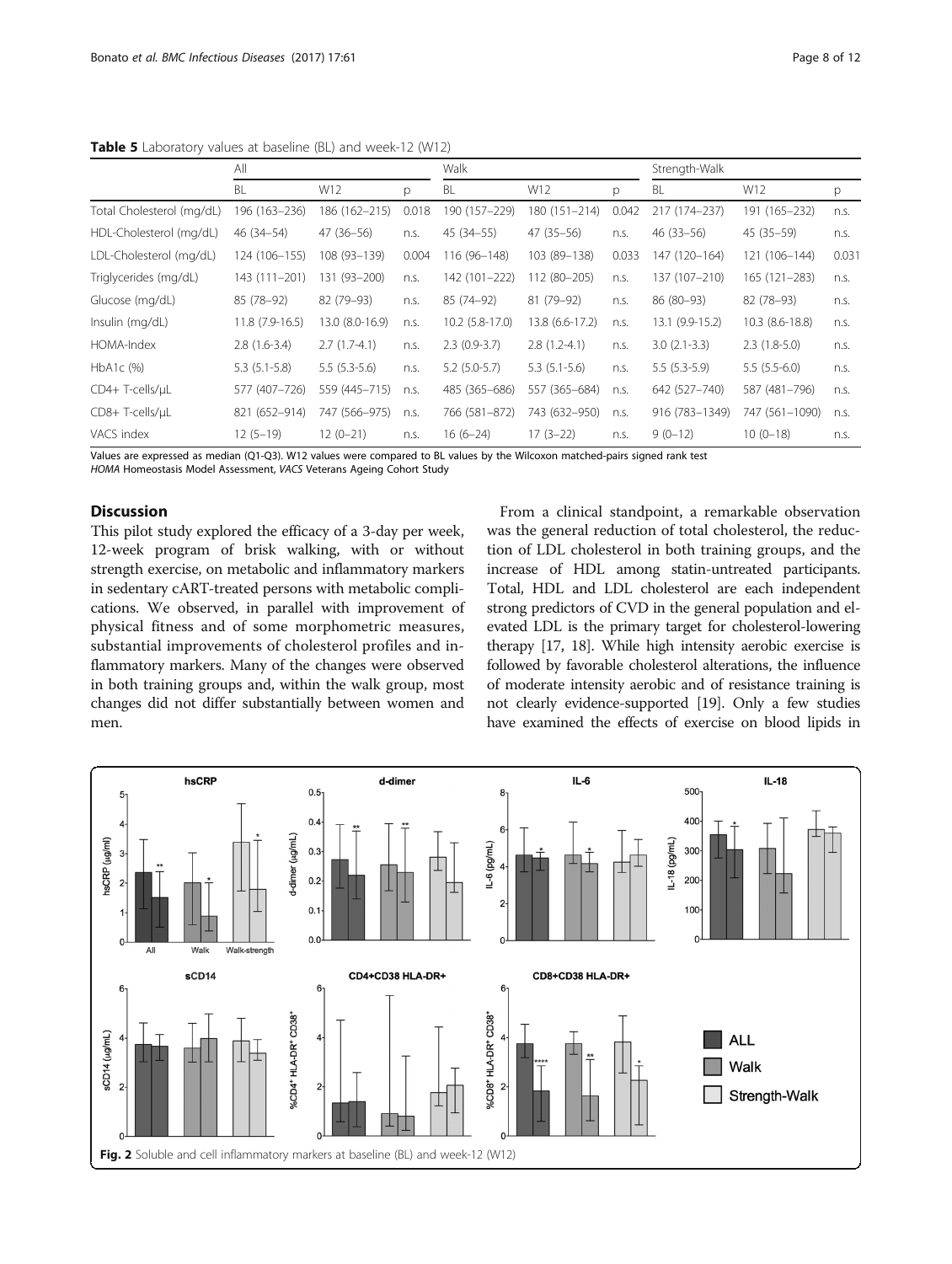HIV infection, with inconsistent outcomes, likely resulting from large variability of populations and exercise interventions [[20](#page-11-0)–[22\]](#page-11-0). Our findings indicate that moderate exercise may reduce blood cholesterol in HIV infection, supporting exercise interventions including prior to use of cholesterollowering drugs [\[17\]](#page-11-0).

In contrast, we observed no improvement in glucose or insulin level. Functional tests in the general population and HIV-positive patients showed that exercise improves insulin resistance, but often without changes of glucose, insulin or glycate haemoglobin level [[22](#page-11-0)]. Thus, the exercise program followed in this study either had no effect on glucose metabolism or blood static markers did not reflect a possible exercise-induced benefit on glucose control.

Because the  $HR_{mean}$  during the training session was set in the so-called fat-burning zone, the observed weight reductions were not unexpected. BMI and waist circumference reductions were less marked in the strength-walk group participants, although they walked longer distances than those in the walking group, likely resulting from increase of muscle mass. Indeed, there was a median increase of lean mass of 1.35 Kg by DEXA examination in the strength-walk group, in contrast from what observed in the walk group, in which no substantial change of lean mass was observed. However, body changes were in general mild, there were no modification of the waist-hip ratio and no significant change in body composition by DEXA or ultrasound examination. Since we prescribed no specific diet, the limited effect of exercise on body fat might reflect an unbalanced caloric intake following exercise. It is also possible that 12 weeks of brisk walking was not sufficient to reduce visceral fat, similar to what observed in obese subjects with type-2 diabetes or dyslipidaemia, likely resulting from a reduced capacity of fat oxidation [\[23, 24](#page-11-0)].

cART-controlled chronic HIV infection is associated with increased inflammation and coagulation [\[5](#page-11-0), [6](#page-11-0), [25](#page-11-0)], and higher plasma levels of hsCRP, IL-6 and D-dimer strongly predicted higher overall mortality and cardiovascular events [\[8](#page-11-0), [9\]](#page-11-0). Beyond cART, a number of interventions are in use, e.g., statins, or proposed, to treat inflammation [\[26\]](#page-11-0). However, the anti-inflammatory effect of exercise in HIV infection has been rarely addressed in clinical studies. Reductions of hsCRP, IL-6, TNF-α and IL-18, a cytokine released by adipocytes and other cell types, were observed in a 16-week study of aerobic or resistance training performed at variable intensity [\[22](#page-11-0)], but no of IL-6 after 6 weeks of aerobic plus resistance moderate intensity exercise [[27\]](#page-11-0).

In HIV-negative subjects, a number of longitudinal studies have demonstrated exercise-induced changes of plasma inflammatory markers. These have largely focused on hsCRP and IL-6, showing more marked reductions in subjects with higher baseline levels, but no or low effect in healthy persons [\[4, 28](#page-11-0)]. Scattered studies have shown reductions of plasma IL-18 in old healthy and diabetic subjects [[29](#page-11-0), [30](#page-11-0)]. No information is available on the effect of exercise on D-dimer levels, although levels of other coagulation markers may improve following exercise [\[31\]](#page-11-0).

Thus, our findings extend previous observations in HIV infection by showing an effect of exercise on plasma hsCRP, IL-6 and IL-18 also in patients undergoing moderate intensity exercise. In addition, our findings seem to disclose a beneficial effect of exercise on plasma D-dimer. In contrast to the above markers, we did not observe changes of sCD14, a microbial translocation marker and independent predictor of mortality in chronic HIV infection [\[32\]](#page-11-0). Likewise, plasma levels of lipopolysaccharide (LPS) were not reduced by 16 weeks of endurance or strength interventions [[33](#page-11-0)], suggesting no relevant effect of exercise on microbial translocation mechanisms.

Of note, we observed a marked decrease of the frequency of CD8+/CD38+/HLA-DR+ activated T-cells following exercise in both training groups. The effect of physical exercise on T-cell activation is unknown, with only one study showing no change in HLA-DR expression on CD3+ or CD8+ T-cells in HIV-negative elderly following exercise [[34\]](#page-11-0). CD8+ T-cell activation is considered a less strong predictor of mortality and non-AIDS defining events in treated HIV infection than soluble immune activation markers [\[35](#page-11-0), [36\]](#page-11-0). However, it has been associated with certain non-AIDS comorbidities, such as visceral fat accumulation and subclinical carotid artery disease [[37, 38\]](#page-11-0). Our findings, though preliminary and obtained in a small group of patients, suggest that decreased T-cell activation might contribute to mediate exercise-induced health benefit.

The interpretation of the effect of different exercise programs on inflammatory markers was limited by the small sample size of training groups. However, reductions of hsCRP and CD8+/CD38+/HLA-DR+ cells were observed in both training groups, likely reflecting high sensitivity of these markers to exercise. Also, D-dimer did not improve in the strength-walk group, and there was in this group a non-significant increase of IL-6 concentrations. Similarly, a program of strength exercise alone did not improve plasma hsCRP or IL-6 in a previous study of HIV-infected subjects [\[22\]](#page-11-0), suggesting that aerobic and resistance exercise might modulate inflammation in different ways [\[4](#page-11-0), [22](#page-11-0)].

More in general, two main mechanisms have been suggested to mediate the effect of exercise on inflammation. First, the reduction of fat mass following physical activity may promote an anti-inflammatory environment via reduced infiltration of immune cells in the adipose tissue and release of adipokines, including pro-inflammatory cytokines [\[39](#page-11-0)]. In addition, contracting skeletal muscle secretes molecules with immunomodulatory effects, including the so-called myokines, most notably IL-6, which mediates metabolic changes during exercise. While single bouts of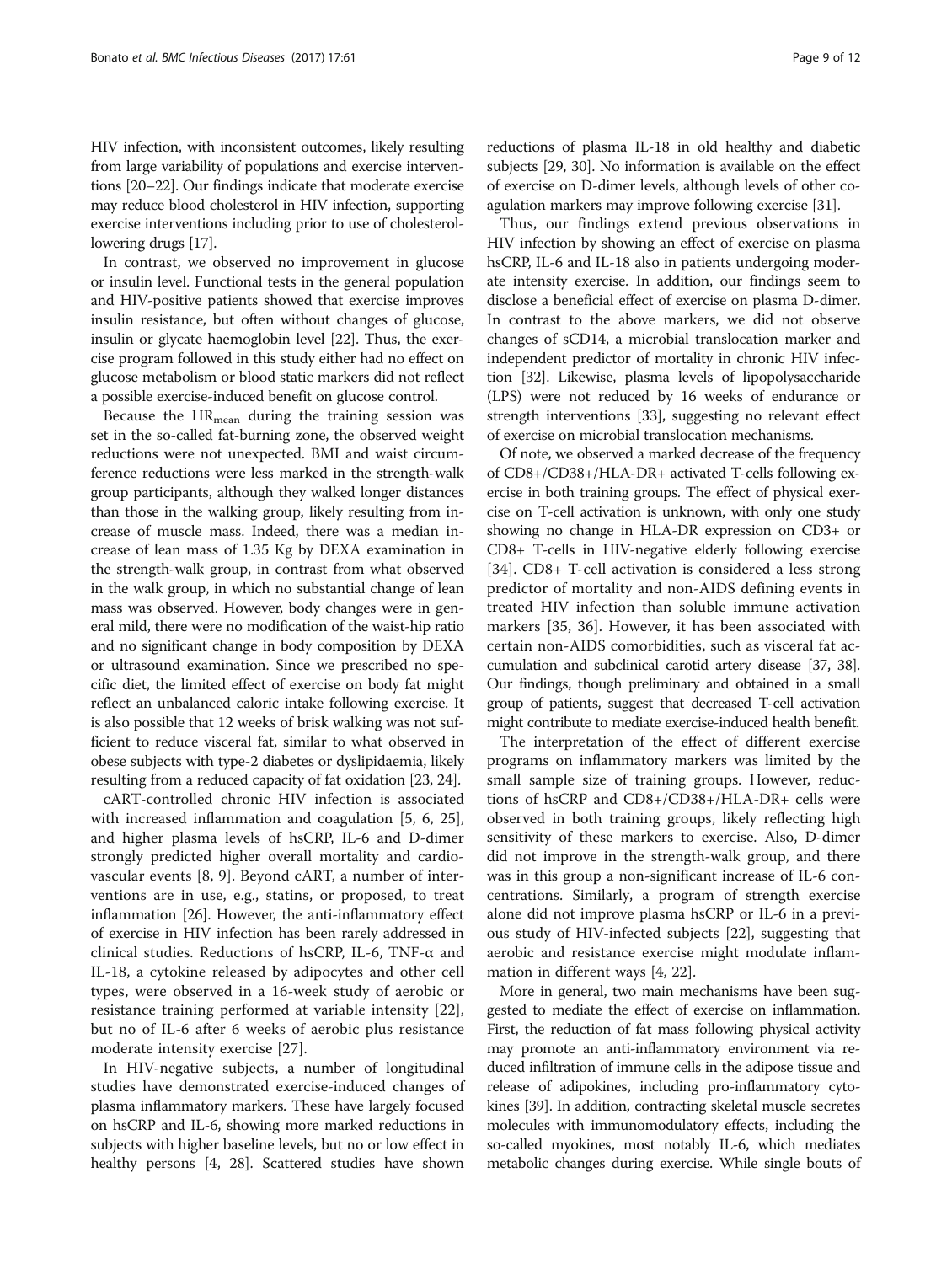<span id="page-9-0"></span>exercise induce an increase of IL-6 and other cytokines, regular exercise with repeated bouts may induce an anti-inflammatory environment, with lower basal levels of inflammatory markers over time [\[5](#page-11-0)]. Compared to the general population, inflammation in HIV infection may be caused or enhanced by specific conditions, including persisting low-level HIV replication, chronic coinfections, and ART-induced altered lipid and metabolic profiles [\[28\]](#page-11-0), suggesting that additional mechanisms may mediate and perhaps enhance the effects of exercise on inflammation.

From a clinical stand-point, exercise-induced improvement of inflammatory markers may be relevant because persistent low-level inflammation is associated with the presence of chronic diseases, such as CVD, stroke, type-2 diabetes and cancers [\[2](#page-11-0)] and increased mortality, both in HIV-positive persons and in the general population [[2, 8](#page-11-0), [9](#page-11-0)]. Among the studied inflammatory markers, only hsCRP is currently used in clinical practice to assess the risk of CVD and ischemic events in individuals without manifest disease. Several other markers have the potential to guide and monitor treatment intervention decisions, however their transferability into clinical practice will require efforts in terms of validation of biomarker assays and intervention thresholds and to confirm changes of biomarker levels in the context of clinical trials.

This pilot study also showed that a 12-week exercise program of walking was feasible and associated with acceptable discontinuation rate (28%) and adherence (67%). In addition, none of the participants experienced physical injuries or other medical problems directly related to exercise. Although we did not define 'a priori' the feasibility of the proposed intervention, the present study clarified a number of issues defining feasibility, which include the number of eligible participants, the methods and willingness of clinicians to recruit participants; the practicality of the intervention in the given setting and its acceptability to the users, the discontinuation and adherence rates, the availability of data needed and the time needed to collect and analyse data [\[40\]](#page-11-0).

According to a recent meta-analysis the overall withdrawal rate from exercise interventions was of 24%, with a widely variable range of 0 to 76% [\[1](#page-10-0)]. In our study the most frequent reason for study drop-out was the inability of participants to handle with family or work commitments, which often reflects demotivation and is the major reason for not exercising in the general population.

Adherence to the exercise intervention has been reported in only a few studies, with rates of 61–100% [\[1](#page-10-0)]. However, criteria for defining adherence vary among studies – e.g., the rate of patients attending at least a given proportion of session rather the actual rate of attended sessions, like in our study. We believe that, in the present study, adherence was favoured by coach supervision during all sessions [[1\]](#page-10-0) and, possibly, also by training outdoor during spring-summer. Exercising in natural environments is associated with greater positive engagement compared with exercising indoors [[41\]](#page-11-0) and also with greater exercise adherence [[42\]](#page-11-0). However, it seems likely, and also confirmed by our experience, that the effect of outdoor training on adherence may vary depending on weather conditions and thus on the season of the year and geographical area.

This study has some limitations. First, we did not include a non-exercise group as control for marker variations. However, there were no changes of medications, including lipid-lowering drugs, in the weeks before or during the training period, which may have affected study outcomes beyond exercise. Second, assignment to either training protocol was not randomized, but we purposely left the choice of the training activity to participants - the two groups trained in different places at different day times - to favour participation. Although we did not record systematically the reasons for training activity, overall goals differed among participants, with most women wishing to lose weight and most men to improve muscular fitness. This resulted in an unbalanced women distribution between training groups - indeed all the women opted for the walk training program. However, no other relevant differences were observed at baseline between training groups. Also, the relatively small sample size of subgroups, and consequent low statistical power, did not allow drawing firm conclusions on the efficacy of different exercise programs or according to gender or other variables. Finally, dietary intake was not restricted, which might have influenced study outcomes.

Like most longitudinal studies assessing the effects of exercise on different markers [[3\]](#page-11-0), this was a relatively short-duration study. Therefore, it will be essential in the future to assess the feasibility and the efficacy of long-term, possibly self-managed, exercise approaches.

### Conclusions

This pilot study suggests that brisk walking may improve cholesterol profile and soluble and cell inflammatory markers in sedentary patients with treated HIV infection and metabolic problems. It provides potentially relevant information for the design of larger controlled studies of moderate physical exercise as treatment of HIV-related chronic immune activation.

## Additional files

[Additional file 1: Table S1.](dx.doi.org/10.1186/s12879-016-2095-9) Performance of participants during the 12 weeks of training in the walk group divided by gender. Values as expressed as median (Q1-Q3). a. The median HR<sub>mean</sub> value was calculated for each participant through all his/her walking sessions, to derive the median HR<sub>mean</sub> value of all participants. HR, heart rate. (DOCX 38 kb)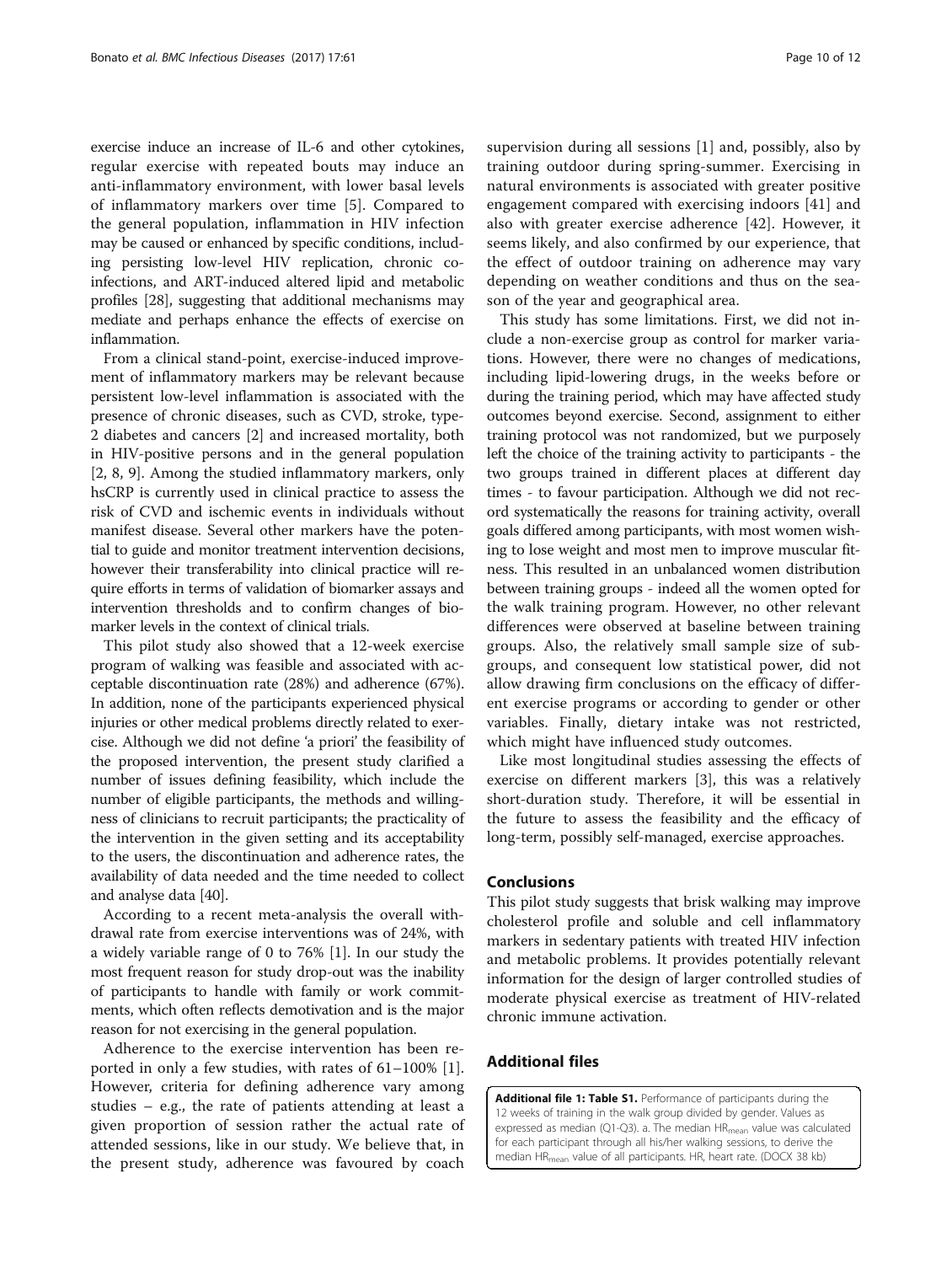<span id="page-10-0"></span>[Additional file 2: Table S2.](dx.doi.org/10.1186/s12879-016-2095-9) Physical fitness values by the 6 min Walking Test (6MWT) at baseline (BL) and week-12 (W12) in the walk group divided by gender. Values as expressed as median (Q1-Q3). W12 values were compared to BL values by the Wilcoxon matched-pairs signed rank test. a. At BL, women had higher %HR<sub>mean</sub> than men ( $p = 0.021$ , Mann–Whitney test). HR, heart rate; Δ[La<sup>−</sup> ], difference in lactate blood concentration between before and after 6MWT; Δ RPE, difference in Rate of Perceived Exertion between before and after 6MWT. (DOCX 48 kb)

[Additional file 3: Table S3.](dx.doi.org/10.1186/s12879-016-2095-9) 1-Repetition Maximum Test performance at baseline (BL) and week-12 (W12). Values are expressed as median (Q1-Q3). W12 values were compared to BL values by the Wilcoxon matchedpairs signed rank test. HR, heart rate; Δ[La<sup>−</sup> ], difference in lactate blood concentration between before and after 6MWT; Δ RPE, difference in Rate of Perceived Exertion between before and after 6MWT. (DOCX 39 kb)

[Additional file 4: Table S4.](dx.doi.org/10.1186/s12879-016-2095-9) Additional body composition and laboratory values at baseline (BL) and week-12 (W12). Values are expressed as median (Q1-Q3). W12 values were compared to BL values by the Wilcoxon matched-pairs signed rank test. BMI, body mass index; DEXA, Dual-energy X-ray absorptiometry; HOMA, Homeostasis Model Assessment; VACS, Veterans Ageing Cohort Study (DOCX 100 kb)

[Additional file 5: Table S5.](dx.doi.org/10.1186/s12879-016-2095-9) Body composition and laboratory values at baseline (BL) and week-12 (W12) in the walk group divided by gender. Values as expressed as median (Q1-Q3). W12 values were compared to BL values by the Wilcoxon matched-pairs signed rank test. a. At BL, women had higher % fat in the arm ( $p = 0.015$ ), leg ( $p = 0.034$ ) and as total ( $p = 0.017$ ), lower haemoglobin ( $p = 0.002$ ) and creatinine levels  $(p = 0.008)$ , and higher CD4 cell counts  $(p = 0.009)$  (Mann–Whitney test). BMI, body mass index; DEXA, Dual-energy X-ray absorptiometry; HOMA, Homeostasis Model Assessment; VACS, Veterans Ageing Cohort Study (DOCX 94 kb)

[Additional file 6: Table S6.](dx.doi.org/10.1186/s12879-016-2095-9) Values of cholesterol at baseline (BL) and week-12 (W12) in patients untreated with statins. Values are expressed as median (Q1-Q3). W12 values were compared to BL values by the Wilcoxon matched-pairs signed rank test. (DOCX 46 kb)

[Additional file 7: Table S7.](dx.doi.org/10.1186/s12879-016-2095-9) Values of inflammatory markers at baseline (BL) and week-12 (W12) in the walk group divided by gender. Values as expressed as median (Q1-Q3). W12 values were compared to BL values by the Wilcoxon matched-pairs signed rank test. b. A subset of women  $(n = 3)$  and men  $(n = 7)$  were tested for cell activation markers. HsCRP, high sensitivity C-reactive protein; IL-6, interleukin-6; IL-8, interleukin-18; sCD14, soluble CD14. (DOCX 51 kb)

#### Abbreviation

1RM: 1 repetition maximum; 6MWT: Six minutes walking test; AIDS: Acquired immunodeficiency virus; BL: Baseline; BMC: Body mineral content; BMD: Bone mineral density; BMI: Body mass index; cART: Combination antiretroviral treatment; CD4+: Cluster of differentiation 4; CD8+: Cluster of differentiation 8; CVD: Cardiovascular diseases; DBP: Diastolic blood pressure; DEXA: Dual-energy X-ray absorptiometry; FDAAA: Food and drug administration amendments act; Hb1Ac: Glycated haemoglobin; HDL: High-density lipoprotein; HIV: Human immunodeficiency virus; HOMA: Homeostatic model assessment; HR: Heart rate; HRmax: Maximal heart rate; HRmean: Mean heart rate; hsCRP: High sensitivity c-reactive protein; IL-18: Interleukin 18; IL-6: Interleukin 6; LDL: Low-density lipoprotein; m: Men; NNRTI: Non nucleoside reverse transcriptase inhibitors; NRTI: Nucleoside reverse transcriptase inhibitors; RPE: Rating of perceived exertion; SBP: Systolic blood pressure; sCD14: Soluble CD14; VACS: Veteran aging cohort study risk; VL: Viral load; w: Women; W12: Week 12; Δ RPE: Difference in rate of perceived exertion between before and after 6MWT; Δ[La<sup>−</sup> ]: Difference in lactate blood concentration between before and after 6MWT

#### Acknowledgements

We wish to thank Marta Ferrario, Simona Mandola, Stefano Pozzi, Gianluca Rospo, Giorgio Spadola, Clizia Torriglia, for help with coaching; ASA (Associazione Solidarietà AIDS) and ANLAIDS (Associazione Nazionale Lotta all'AIDS) for organizative support; CUS (Centro Sportivo Universitario) Milano for providing free access to the sport facilities; the participants to the study for their collaboration.

#### Funding

This work was supported by unrestricted grants from AbbVie and ViiV Healthcare to Associazione Solidarietà AIDS (ASA) and Associazione Nazionale Lotta all'AIDS (ANLAIDS), Italy.

#### Availability of data and materials

Our data are available on request because we do not have ethics approval to upload the dataset online. However, the anonymized minimal dataset will be available upon request to all interested researchers, by contacting the corresponding author.

#### Authors' contributions

MB is the corresponding author and made substantial contributions to concept and design, acquisition of data, analysis, interpretation of data and responsible to all the training sessions. LG participated in the design of the study, performed the statistical analysis and drafted the manuscript. LP and VL carried out the soluble and flow-cytometry for cell activation markers analysis. GP made substantial contributions to concept and design, acquisition of data, analysis, interpretation of data and was responsible all the training sessions. SB was the infectious diseases specialist who screened the subjects for eligibility and established the evidence of lipodistrophy. CB carried out body composition analysis with DEXA and ultrasonography. MC agreed to be accountable for all aspects of the work in ensuring that questions related to the accuracy or integrity of any part of the work are appropriately investigated and resolved. GB carried out body composition analysis with DEXA and ultrasonography. GM was the sport medicine specialist who screens the subjects for eligibility. AL agreed to be accountable for all aspects of the work in ensuring that questions related to the accuracy or integrity of any part of the work are appropriately investigated and resolved. ALT agreed to be accountable for all aspects of the work in ensuring that questions related to the accuracy or integrity of any part of the work are appropriately investigated and resolved. Moreover, was responsible to the supervision of all the training sessions. PC participated in the design of the study, performed the statistical analysis and drafted the manuscript. In addition, agreed to be accountable for all aspects of the work in ensuring that questions related to the accuracy or integrity of any part of the work are appropriately investigated and resolved. All authors read and approved the final manuscript.

#### Competing interests

Paola Cinque has these competing interests:

Speaker's Bureau: AbbVie, Bristol-Myers Squibb, Gilead Sciences, Janssen Pharmaceutical, Merck, Viiv Healthcare.

Consultant: Biogen, Johnson & Johnson, Inhibikase, Neuway, Pfizer. Research Support: Gilead Sciences, Biogen.

#### Consent to publication

Not applicable.

#### Ethics approval and consent to participate

The study protocol was approved by San Raffaele Hospital Ethical Committee (approved on 03/03/2011, prot. N. 142/11) in accordance with current national and international laws and regulations governing the use of human subjects (Declaration of Helsinki II). Written informed consent was obtained from all study participants.

#### Author details

<sup>1</sup>Department of Biomedical Sciences for Health, Università degli Studi di Milano, 20133 Milan, Italy. <sup>2</sup>Department of Infectious Diseases, San Raffaele Scientific Institute, Milan, Italy. <sup>3</sup>Department of Pathophysiology and Transplantation, Università degli Studi di Milano, Milan, Italy. <sup>4</sup>Department of Radiology, San Raffaele Scientific Institute, Milan, Italy.

#### Received: 17 June 2016 Accepted: 7 December 2016 Published online: 11 January 2017

#### References

1. O'Brien KK, Tynan AM, Nixon SA, Glazier RH. Effectiveness of aerobic exercise for adults living with HIV: systematic review and meta-analysis using the cochrane collaboration protocol. BMC Infect Dis. 2016;16:182.